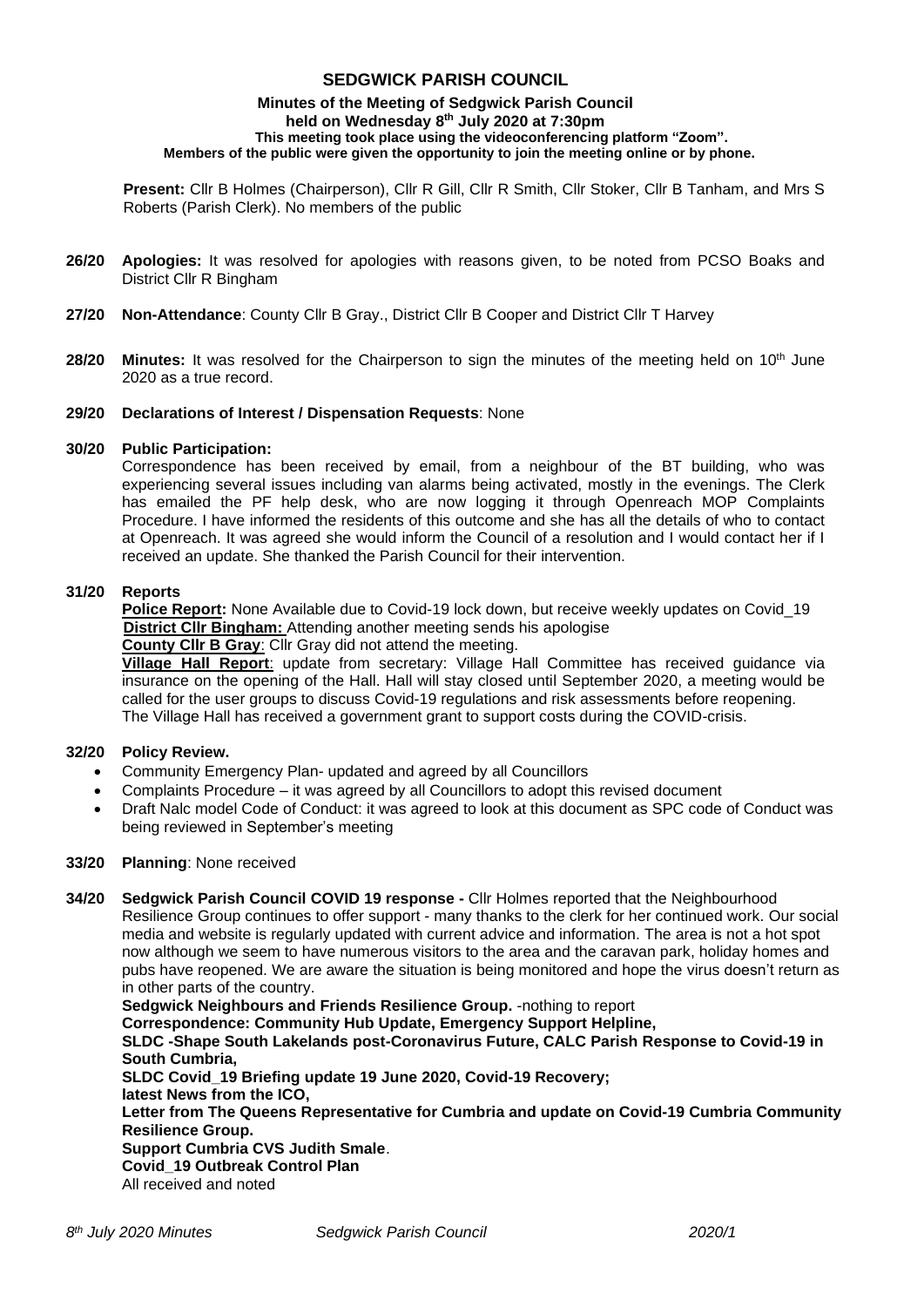# **35/20 Highways/Footpaths**

- 1. Highways report discussed by Cllr Stoker. All faults are logged.
- 2. It was reported there are road works near Railway Cottages; it was thought these are emergency gas repairs as the Council had not been notified. Although the signs said road closed it is passable.
- 3. The annual cut along the canal path, from the Aqueduct bridge to Sedgwick Hill Bridge and along the gentle steep paths and was carried out to an excellent standard. The Millennium Field, back Lane and the Green have all been cut this week.

# **36/20 Playground /Millennium Field**

- 1. Monthly Safety Report The field was closed on 23rd March 2020 in line with government instructions. Cllr Stoker yesterday checked the equipment and reported that there are no issues.
- 2. The Clerk reported that the Annual ROSPA inspection had been booked and would be completed August/September 2020 at a cost of £100+Vat.
- 3. Reopening of the Play Area: Cllr Holmes discussed the Covid-19 risk assessment, which was agreed, the signage was agreed and will be attached to the gate on entry and 2 sanitizers will also be available. Cllr Stoker had checked the equipment and cordoned off equipment that allow people to get too close. He would also clean equipment which was dirty before opening. Cllr Holmes and Cllr Stoker will re-open the field at 9.30am tomorrow (9/7/20) and would ensure all agreed measures are in place.
- 4. Cllr Gill had suggested we may need to require a sanitiser stations before the Millennium Field can be reopened. It was agreed to tape the sanitizers to the gate as the expense of the stations was not required.
- 5. SLDC News Release Council play areas re-opening: noted and discussed

### **37/20 Canal**

- a) The monthly safety check by Cllr Gil was noted; there are no issues. It was agreed to delay the repair to the wall. The diseased trees looked in better shape than expected. He noticed that coloured pegs had been knocked into the ground in several locations. Cllr Holmes will investigate.
- b) Cyclists using the Canal Path Cllr Gill reported it was still being used by cyclists and he stopped one on the path who had come from Levens Park which is not a cycling route either.
- c) Ash Dieback Disease Information: the findings of the recent inspection by A.Hearne has been added to the Woodland Management Strategy which will be reviewed in October after he has marked trees which require felling.
- d) Lancaster Canal Trust Magazine and information: received and noted

### **38/20 Website**

Cllr Holmes reported the website is up to date and being visited but is lower than last year probably due to less visitors planning on coming to the area. The website has proved invaluable during lockdown as it has enabled us to fulfil legal obligations in communicating with the public and because the noticeboard has been out of action. It continues to be cross populated from Facebook, which has been very useful when disseminating information to the community.

### **39/20 Finance**

- a) Bank Balance as of 29 May 2020 Current a/c £14,104.98
- b) Payments Approved: Broadband Village Hall July £17.99, Zoom monthly fees £14.39, Annual Fee £99.80, Parish Clerk Salary & expenses £1,598.64
- c) The Accounts Report from meeting dated 8 April, 8 June 2020, 8<sup>th</sup> July including transactions cleared was signed.
- d) External Auditors emailed the corrected AGAR 2 for 2019-20 for completion, which has been completed and displayed
- e) Zurich Insurance: overdue payment: confirmation they have received payment

### **40/20 Summer Newsletter**

The draft copy sent to all Cllrs was approved. The Clerk agreed to arrange printing of 200 copies. No extra copies printed as public places are not displaying any printed materials to meet Covid-19 requirements.

Cllr Gill to send image with newsletter, to the printers

The delivery list was agreed between the Cllrs and Cllr Holmes agreed to update it.

# **41/20 Arrangements to acknowledge David Willacy's Service to Sedgwick Village as Parish**

**Councillor for 39 years:** It was unanimously agreed to plant a tree in the Millennium Field to commemorate David's contribution to Sedgwick Village. This will happen in the Autumn when the lockdown has eased further, together with a public function or meeting.